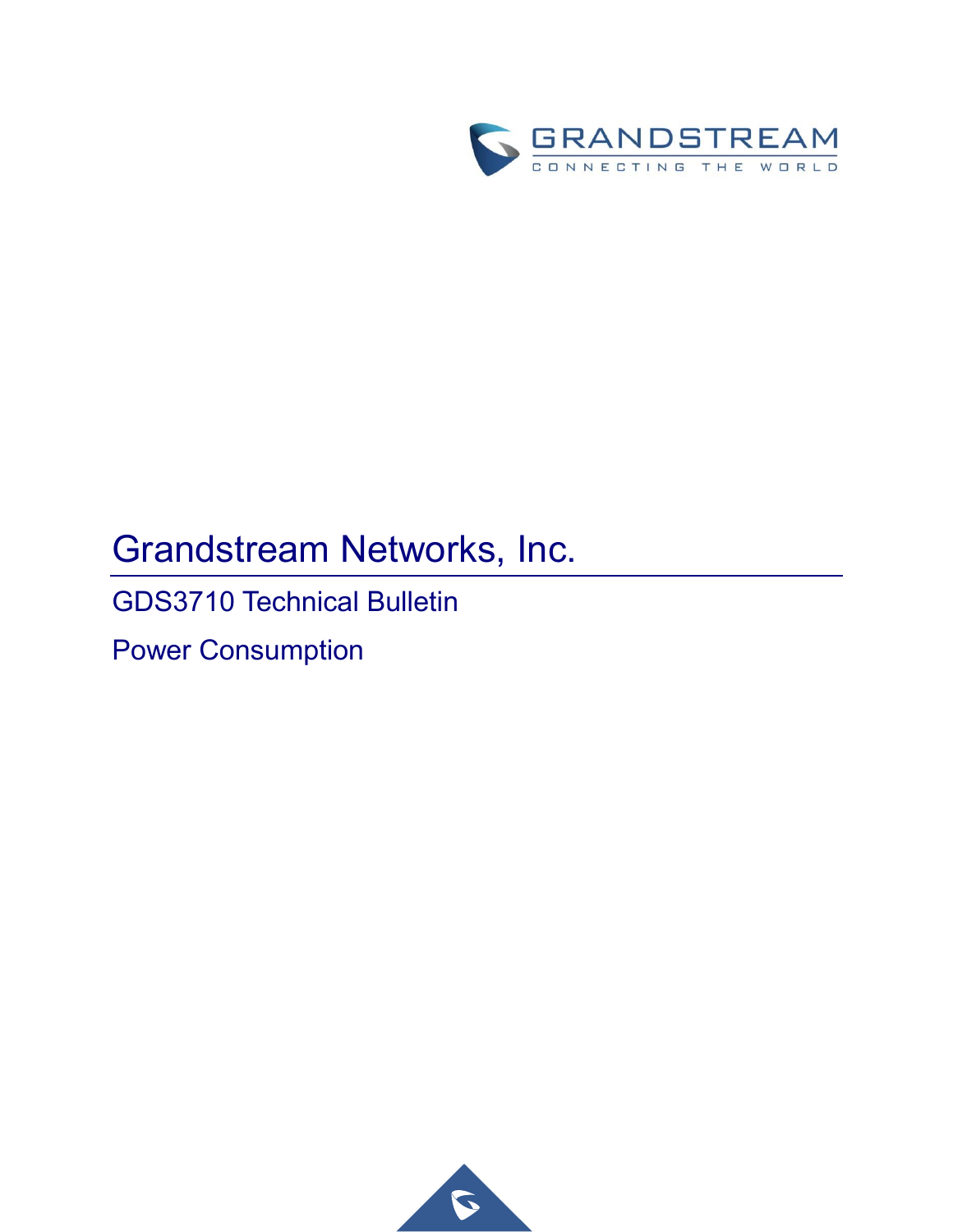

# **DOCUMENT PURPOSE**

This document is a technical bulletin describing power consumption details for GDS3710 Hemispheric HD IP Video Door System.

GDS3710 can be powered via:

- **■** Universal power supply (12VDC, 1A).
- PoE: IEEE802.3af (Class 3)

### **POWER DISSIPATION**

| <b>Product</b> | <b>Power Adapter (12VDC)</b> |                             |                                         | <b>PoE (48VDC)</b> |                             |                                                |                                         |
|----------------|------------------------------|-----------------------------|-----------------------------------------|--------------------|-----------------------------|------------------------------------------------|-----------------------------------------|
|                | <b>Idle State</b>            | <b>Work</b><br><b>State</b> | <b>Power</b><br>Not to<br><b>Exceed</b> | <b>Idle State</b>  | <b>Work</b><br><b>State</b> | <b>Power</b><br><b>Not to</b><br><b>Exceed</b> | <b>Classification</b><br>(IEEE 802.3af) |
|                | Power (W)                    | Power (W)                   | Power (W)                               | Power (W)          | Power (W)                   | Power (W)                                      |                                         |
| <b>GDS3710</b> | 4.860                        | 7.280                       | 10.940                                  | 5.640              | 8.830                       | 13.110                                         | 3                                       |

#### **Table 1: Power Dissipation and Advertisement**

### **PD POWER CLASSIFICATION**

#### **Table 2: PD Power Classification (IEEE 802.3af)**

| <b>Class</b>   | <b>Usage</b>    | Max Power Range used by the PD |
|----------------|-----------------|--------------------------------|
| 0              | <b>Default</b>  | 0.44 to 12.95W                 |
|                | <b>Optional</b> | 0.44 to 3.84W                  |
| $\overline{2}$ | <b>Optional</b> | 3.84 to 6.49W                  |
| 3              | <b>Optional</b> | 6.49 to 12.95W                 |
|                | <b>Optional</b> | <b>Reserved for Future Use</b> |